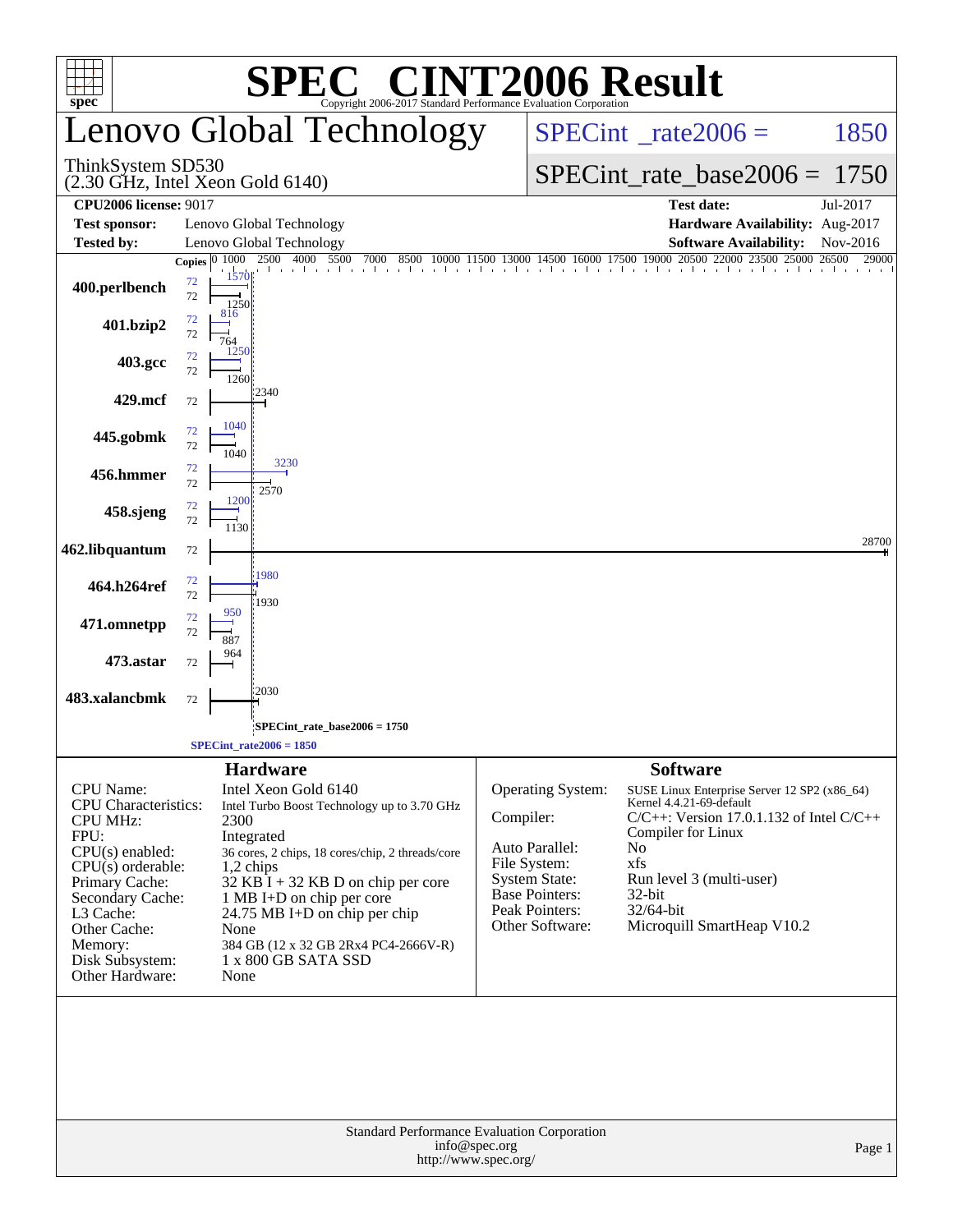

# enovo Global Technology

#### ThinkSystem SD530

(2.30 GHz, Intel Xeon Gold 6140)

SPECint rate $2006 = 1850$ 

#### [SPECint\\_rate\\_base2006 =](http://www.spec.org/auto/cpu2006/Docs/result-fields.html#SPECintratebase2006) 1750

**[CPU2006 license:](http://www.spec.org/auto/cpu2006/Docs/result-fields.html#CPU2006license)** 9017 **[Test date:](http://www.spec.org/auto/cpu2006/Docs/result-fields.html#Testdate)** Jul-2017

**[Test sponsor:](http://www.spec.org/auto/cpu2006/Docs/result-fields.html#Testsponsor)** Lenovo Global Technology **[Hardware Availability:](http://www.spec.org/auto/cpu2006/Docs/result-fields.html#HardwareAvailability)** Aug-2017

**[Tested by:](http://www.spec.org/auto/cpu2006/Docs/result-fields.html#Testedby)** Lenovo Global Technology **[Software Availability:](http://www.spec.org/auto/cpu2006/Docs/result-fields.html#SoftwareAvailability)** Nov-2016

#### **[Results Table](http://www.spec.org/auto/cpu2006/Docs/result-fields.html#ResultsTable)**

|                                                                                                          | <b>Base</b>   |                |       |                |       |                | <b>Peak</b> |               |                |              |                |              |                |              |
|----------------------------------------------------------------------------------------------------------|---------------|----------------|-------|----------------|-------|----------------|-------------|---------------|----------------|--------------|----------------|--------------|----------------|--------------|
| <b>Benchmark</b>                                                                                         | <b>Copies</b> | <b>Seconds</b> | Ratio | <b>Seconds</b> | Ratio | <b>Seconds</b> | Ratio       | <b>Copies</b> | <b>Seconds</b> | <b>Ratio</b> | <b>Seconds</b> | <b>Ratio</b> | <b>Seconds</b> | <b>Ratio</b> |
| 400.perlbench                                                                                            | 72            | 565            | 1240  | 563            | 1250  | 563            | 1250        | 72            | 448            | 1570         | 449            | 1570         | 448            | 1570         |
| 401.bzip2                                                                                                | 72            | 910            | 764   | 913            | 761   | 906            | 767l        | 72            | 854            | 814          | 848            | 820          | 851            | 816          |
| $403.\mathrm{gcc}$                                                                                       | 72            | 458            | 1260  | 460            | 1260  | 462            | 1250        | 72            | 463            | 1250         | 463            | 1250         | 464            | 1250         |
| $429$ .mcf                                                                                               | 72            | 280            | 2340  | 282            | 2330  | 280            | 2340        | 72            | 280            | 2340         | 282            | 2330         | 280            | 2340         |
| $445$ .gobm $k$                                                                                          | 72            | 726            | 1040  | 726            | 1040  | 725            | 1040l       | 72            | 729            | 1040         | 729            | 1040         | 730            | 1040         |
| 456.hmmer                                                                                                | 72            | 263            | 2560  | 261            | 2570  | 261            | 2570        | 72            | 206            | 3260         | 209            | 3220         | 208            | 3230         |
| $458$ .sjeng                                                                                             | 72            | 769            | 1130  | 769            | 1130  | 769            | 1130        | 72            | 725            | 1200         | 726            | <b>1200</b>  | 726            | 1200         |
| 462.libquantum                                                                                           | 72            | 52.0           | 28700 | 51.9           | 28800 | 52.1           | 28700       | 72            | 52.0           | 28700        | 51.9           | 28800        | 52.1           | 28700        |
| 464.h264ref                                                                                              | 72            | 823            | 1940  | 829            | 1920  | 824            | 1930        | 72            | 806            | 1980         | 801            | 1990         | 808            | 1970         |
| 471.omnetpp                                                                                              | 72            | 507            | 887   | 510            | 883   | 507            | 887         | 72            | 475            | 948          | 473            | 950          | 474            | 950          |
| $473.$ astar                                                                                             | 72            | 524            | 964   | 524            | 964   | 523            | 967         | 72            | 524            | 964          | 524            | 964          | 523            | 967          |
| 483.xalancbmk                                                                                            | 72            | 244            | 2030  | 244            | 2030  | 244            | 2040l       | 72            | 244            | 2030         | 244            | 2030         | 244            | 2040         |
| Results appear in the order in which they were run. Bold underlined text indicates a median measurement. |               |                |       |                |       |                |             |               |                |              |                |              |                |              |

#### **[Submit Notes](http://www.spec.org/auto/cpu2006/Docs/result-fields.html#SubmitNotes)**

 The numactl mechanism was used to bind copies to processors. The config file option 'submit' was used to generate numactl commands to bind each copy to a specific processor. For details, please see the config file.

#### **[Operating System Notes](http://www.spec.org/auto/cpu2006/Docs/result-fields.html#OperatingSystemNotes)**

Stack size set to unlimited using "ulimit -s unlimited"

#### **[Platform Notes](http://www.spec.org/auto/cpu2006/Docs/result-fields.html#PlatformNotes)**

BIOS Configuration: DCU Streamer Prefetcher set to Disable Uncore Frequency Scaling set to Disable Stale AtoS set to Enable LLC dead line alloc set to Disable SNC set to Enable Sysinfo program /home/cpu2006-1.2-ic17.0u1/config/sysinfo.rev6993 Revision 6993 of 2015-11-06 (b5e8d4b4eb51ed28d7f98696cbe290c1) running on Stark-node-02 Tue Jul 18 10:08:39 2017

 This section contains SUT (System Under Test) info as seen by some common utilities. To remove or add to this section, see: <http://www.spec.org/cpu2006/Docs/config.html#sysinfo>

 From /proc/cpuinfo model name : Intel(R) Xeon(R) Gold 6140 CPU @ 2.30GHz 2 "physical id"s (chips) Continued on next page

> Standard Performance Evaluation Corporation [info@spec.org](mailto:info@spec.org) <http://www.spec.org/>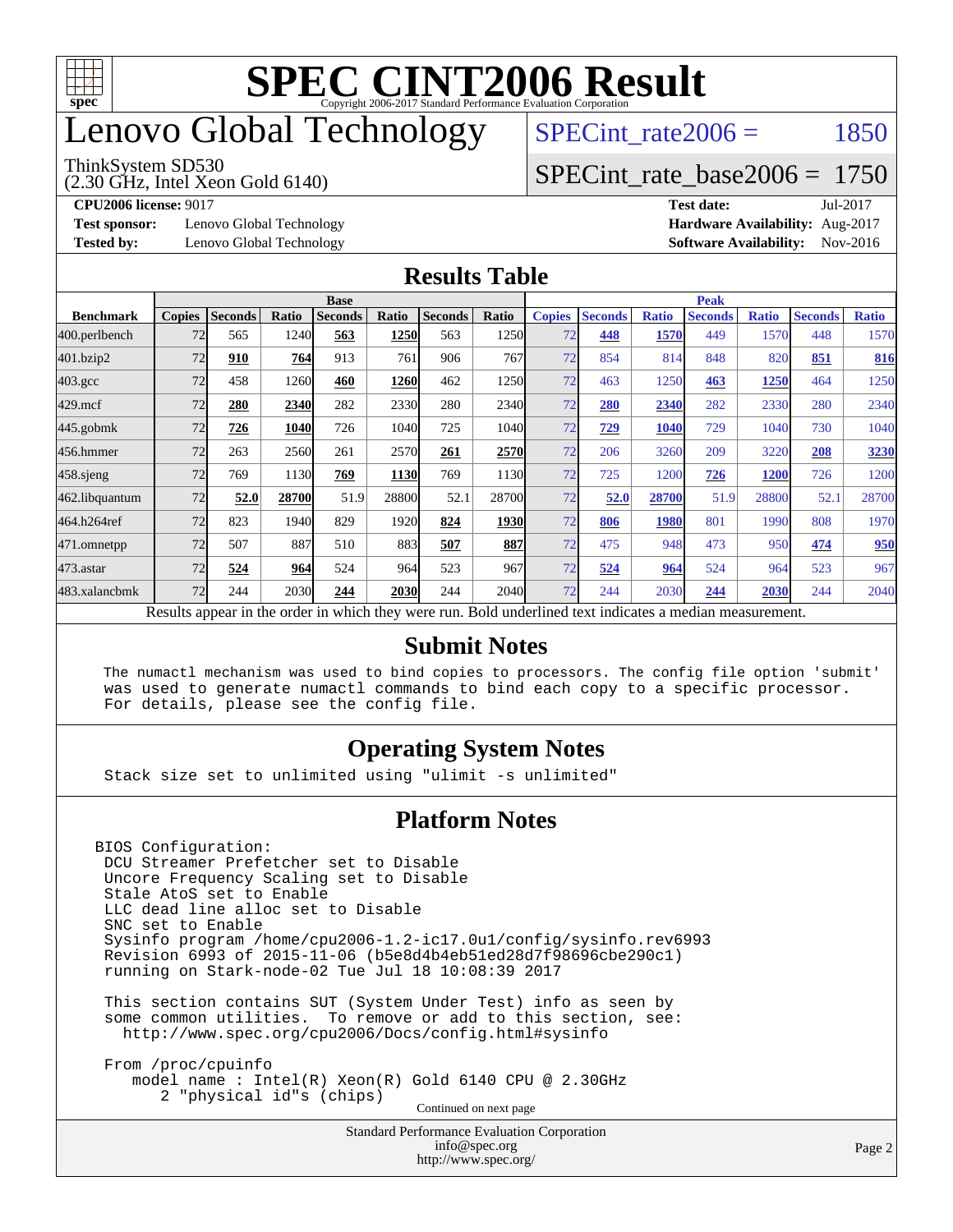

# enovo Global Technology

SPECint rate $2006 = 1850$ 

(2.30 GHz, Intel Xeon Gold 6140) ThinkSystem SD530

[SPECint\\_rate\\_base2006 =](http://www.spec.org/auto/cpu2006/Docs/result-fields.html#SPECintratebase2006) 1750

**[CPU2006 license:](http://www.spec.org/auto/cpu2006/Docs/result-fields.html#CPU2006license)** 9017 **[Test date:](http://www.spec.org/auto/cpu2006/Docs/result-fields.html#Testdate)** Jul-2017

**[Test sponsor:](http://www.spec.org/auto/cpu2006/Docs/result-fields.html#Testsponsor)** Lenovo Global Technology **[Hardware Availability:](http://www.spec.org/auto/cpu2006/Docs/result-fields.html#HardwareAvailability)** Aug-2017 **[Tested by:](http://www.spec.org/auto/cpu2006/Docs/result-fields.html#Testedby)** Lenovo Global Technology **[Software Availability:](http://www.spec.org/auto/cpu2006/Docs/result-fields.html#SoftwareAvailability)** Nov-2016

#### **[Platform Notes \(Continued\)](http://www.spec.org/auto/cpu2006/Docs/result-fields.html#PlatformNotes)**

Standard Performance Evaluation Corporation 72 "processors" cores, siblings (Caution: counting these is hw and system dependent. The following excerpts from /proc/cpuinfo might not be reliable. Use with caution.) cpu cores : 18 siblings : 36 physical 0: cores 0 1 2 3 4 8 9 10 11 16 17 18 19 20 24 25 26 27 physical 1: cores 0 1 2 3 4 8 9 10 11 16 17 18 19 20 24 25 26 27 cache size : 25344 KB From /proc/meminfo<br>MemTotal: 395737612 kB HugePages\_Total: 0<br>Hugepagesize: 2048 kB Hugepagesize: From /etc/\*release\* /etc/\*version\* SuSE-release: SUSE Linux Enterprise Server 12 (x86\_64) VERSION = 12 PATCHLEVEL = 2 # This file is deprecated and will be removed in a future service pack or release. # Please check /etc/os-release for details about this release. os-release: NAME="SLES" VERSION="12-SP2" VERSION\_ID="12.2" PRETTY\_NAME="SUSE Linux Enterprise Server 12 SP2" ID="sles" ANSI\_COLOR="0;32" CPE\_NAME="cpe:/o:suse:sles:12:sp2" uname -a: Linux Stark-node-02 4.4.21-69-default #1 SMP Tue Oct 25 10:58:20 UTC 2016 (9464f67) x86\_64 x86\_64 x86\_64 GNU/Linux run-level 3 Jul 18 09:55 SPEC is set to: /home/cpu2006-1.2-ic17.0u1 Filesystem Type Size Used Avail Use% Mounted on /dev/sda4 xfs 688G 174G 515G 26% /home Additional information from dmidecode: Warning: Use caution when you interpret this section. The 'dmidecode' program reads system data which is "intended to allow hardware to be accurately determined", but the intent may not be met, as there are frequent changes to hardware, firmware, and the "DMTF SMBIOS" standard. BIOS Lenovo -[TEE105Z-1.00]- 04/27/2017 Memory: 4x NO DIMM NO DIMM 12x Samsung M393A4K40BB2-CTD 32 GB 2 rank 2666 MHz Continued on next page

[info@spec.org](mailto:info@spec.org) <http://www.spec.org/>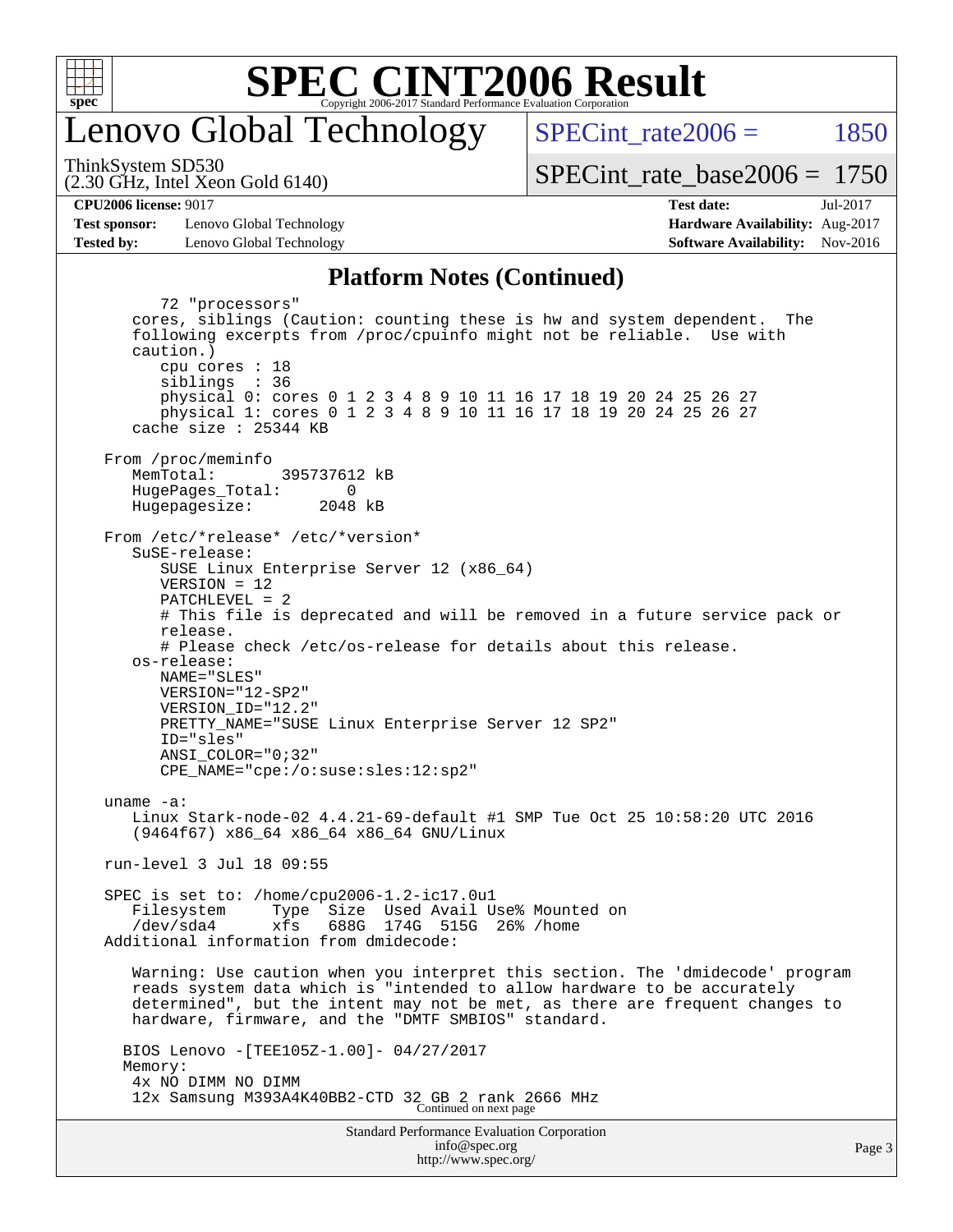

# enovo Global Technology

SPECint rate $2006 = 1850$ 

ThinkSystem SD530

(2.30 GHz, Intel Xeon Gold 6140)

[SPECint\\_rate\\_base2006 =](http://www.spec.org/auto/cpu2006/Docs/result-fields.html#SPECintratebase2006) 1750

**[Test sponsor:](http://www.spec.org/auto/cpu2006/Docs/result-fields.html#Testsponsor)** Lenovo Global Technology **[Hardware Availability:](http://www.spec.org/auto/cpu2006/Docs/result-fields.html#HardwareAvailability)** Aug-2017

**[CPU2006 license:](http://www.spec.org/auto/cpu2006/Docs/result-fields.html#CPU2006license)** 9017 **[Test date:](http://www.spec.org/auto/cpu2006/Docs/result-fields.html#Testdate)** Jul-2017 **[Tested by:](http://www.spec.org/auto/cpu2006/Docs/result-fields.html#Testedby)** Lenovo Global Technology **[Software Availability:](http://www.spec.org/auto/cpu2006/Docs/result-fields.html#SoftwareAvailability)** Nov-2016

#### **[Platform Notes \(Continued\)](http://www.spec.org/auto/cpu2006/Docs/result-fields.html#PlatformNotes)**

(End of data from sysinfo program)

#### **[General Notes](http://www.spec.org/auto/cpu2006/Docs/result-fields.html#GeneralNotes)**

Environment variables set by runspec before the start of the run: LD\_LIBRARY\_PATH = "/home/cpu2006-1.2-ic17.0u1/lib/ia32:/home/cpu2006-1.2-ic17.0u1/lib/intel64:/home/cpu2006-1.2-ic17.0u1/sh10.2"

 Binaries compiled on a system with 1x Intel Core i7-4790 CPU + 32GB RAM memory using Redhat Enterprise Linux 7.2 Transparent Huge Pages enabled by default Filesystem page cache cleared with: echo 1> /proc/sys/vm/drop\_caches runspec command invoked through numactl i.e.: numactl --interleave=all runspec <etc>

### **[Base Compiler Invocation](http://www.spec.org/auto/cpu2006/Docs/result-fields.html#BaseCompilerInvocation)**

[C benchmarks](http://www.spec.org/auto/cpu2006/Docs/result-fields.html#Cbenchmarks):

[icc -m32 -L/opt/intel/compilers\\_and\\_libraries\\_2017/linux/lib/ia32](http://www.spec.org/cpu2006/results/res2017q4/cpu2006-20170918-49654.flags.html#user_CCbase_intel_icc_c29f3ff5a7ed067b11e4ec10a03f03ae)

[C++ benchmarks:](http://www.spec.org/auto/cpu2006/Docs/result-fields.html#CXXbenchmarks)

[icpc -m32 -L/opt/intel/compilers\\_and\\_libraries\\_2017/linux/lib/ia32](http://www.spec.org/cpu2006/results/res2017q4/cpu2006-20170918-49654.flags.html#user_CXXbase_intel_icpc_8c35c7808b62dab9ae41a1aa06361b6b)

#### **[Base Portability Flags](http://www.spec.org/auto/cpu2006/Docs/result-fields.html#BasePortabilityFlags)**

 400.perlbench: [-D\\_FILE\\_OFFSET\\_BITS=64](http://www.spec.org/cpu2006/results/res2017q4/cpu2006-20170918-49654.flags.html#user_basePORTABILITY400_perlbench_file_offset_bits_64_438cf9856305ebd76870a2c6dc2689ab) [-DSPEC\\_CPU\\_LINUX\\_IA32](http://www.spec.org/cpu2006/results/res2017q4/cpu2006-20170918-49654.flags.html#b400.perlbench_baseCPORTABILITY_DSPEC_CPU_LINUX_IA32) 401.bzip2: [-D\\_FILE\\_OFFSET\\_BITS=64](http://www.spec.org/cpu2006/results/res2017q4/cpu2006-20170918-49654.flags.html#user_basePORTABILITY401_bzip2_file_offset_bits_64_438cf9856305ebd76870a2c6dc2689ab) 403.gcc: [-D\\_FILE\\_OFFSET\\_BITS=64](http://www.spec.org/cpu2006/results/res2017q4/cpu2006-20170918-49654.flags.html#user_basePORTABILITY403_gcc_file_offset_bits_64_438cf9856305ebd76870a2c6dc2689ab) 429.mcf: [-D\\_FILE\\_OFFSET\\_BITS=64](http://www.spec.org/cpu2006/results/res2017q4/cpu2006-20170918-49654.flags.html#user_basePORTABILITY429_mcf_file_offset_bits_64_438cf9856305ebd76870a2c6dc2689ab) 445.gobmk: [-D\\_FILE\\_OFFSET\\_BITS=64](http://www.spec.org/cpu2006/results/res2017q4/cpu2006-20170918-49654.flags.html#user_basePORTABILITY445_gobmk_file_offset_bits_64_438cf9856305ebd76870a2c6dc2689ab) 456.hmmer: [-D\\_FILE\\_OFFSET\\_BITS=64](http://www.spec.org/cpu2006/results/res2017q4/cpu2006-20170918-49654.flags.html#user_basePORTABILITY456_hmmer_file_offset_bits_64_438cf9856305ebd76870a2c6dc2689ab) 458.sjeng: [-D\\_FILE\\_OFFSET\\_BITS=64](http://www.spec.org/cpu2006/results/res2017q4/cpu2006-20170918-49654.flags.html#user_basePORTABILITY458_sjeng_file_offset_bits_64_438cf9856305ebd76870a2c6dc2689ab) 462.libquantum: [-D\\_FILE\\_OFFSET\\_BITS=64](http://www.spec.org/cpu2006/results/res2017q4/cpu2006-20170918-49654.flags.html#user_basePORTABILITY462_libquantum_file_offset_bits_64_438cf9856305ebd76870a2c6dc2689ab) [-DSPEC\\_CPU\\_LINUX](http://www.spec.org/cpu2006/results/res2017q4/cpu2006-20170918-49654.flags.html#b462.libquantum_baseCPORTABILITY_DSPEC_CPU_LINUX) 464.h264ref: [-D\\_FILE\\_OFFSET\\_BITS=64](http://www.spec.org/cpu2006/results/res2017q4/cpu2006-20170918-49654.flags.html#user_basePORTABILITY464_h264ref_file_offset_bits_64_438cf9856305ebd76870a2c6dc2689ab) 471.omnetpp: [-D\\_FILE\\_OFFSET\\_BITS=64](http://www.spec.org/cpu2006/results/res2017q4/cpu2006-20170918-49654.flags.html#user_basePORTABILITY471_omnetpp_file_offset_bits_64_438cf9856305ebd76870a2c6dc2689ab) 473.astar: [-D\\_FILE\\_OFFSET\\_BITS=64](http://www.spec.org/cpu2006/results/res2017q4/cpu2006-20170918-49654.flags.html#user_basePORTABILITY473_astar_file_offset_bits_64_438cf9856305ebd76870a2c6dc2689ab) 483.xalancbmk: [-D\\_FILE\\_OFFSET\\_BITS=64](http://www.spec.org/cpu2006/results/res2017q4/cpu2006-20170918-49654.flags.html#user_basePORTABILITY483_xalancbmk_file_offset_bits_64_438cf9856305ebd76870a2c6dc2689ab) [-DSPEC\\_CPU\\_LINUX](http://www.spec.org/cpu2006/results/res2017q4/cpu2006-20170918-49654.flags.html#b483.xalancbmk_baseCXXPORTABILITY_DSPEC_CPU_LINUX)

### **[Base Optimization Flags](http://www.spec.org/auto/cpu2006/Docs/result-fields.html#BaseOptimizationFlags)**

[C benchmarks](http://www.spec.org/auto/cpu2006/Docs/result-fields.html#Cbenchmarks):

[-xCORE-AVX512](http://www.spec.org/cpu2006/results/res2017q4/cpu2006-20170918-49654.flags.html#user_CCbase_f-xCORE-AVX512) [-ipo](http://www.spec.org/cpu2006/results/res2017q4/cpu2006-20170918-49654.flags.html#user_CCbase_f-ipo) [-O3](http://www.spec.org/cpu2006/results/res2017q4/cpu2006-20170918-49654.flags.html#user_CCbase_f-O3) [-no-prec-div](http://www.spec.org/cpu2006/results/res2017q4/cpu2006-20170918-49654.flags.html#user_CCbase_f-no-prec-div) [-qopt-prefetch](http://www.spec.org/cpu2006/results/res2017q4/cpu2006-20170918-49654.flags.html#user_CCbase_f-qopt-prefetch) [-qopt-mem-layout-trans=3](http://www.spec.org/cpu2006/results/res2017q4/cpu2006-20170918-49654.flags.html#user_CCbase_f-qopt-mem-layout-trans_170f5be61cd2cedc9b54468c59262d5d)

Continued on next page

Standard Performance Evaluation Corporation [info@spec.org](mailto:info@spec.org) <http://www.spec.org/>

Page 4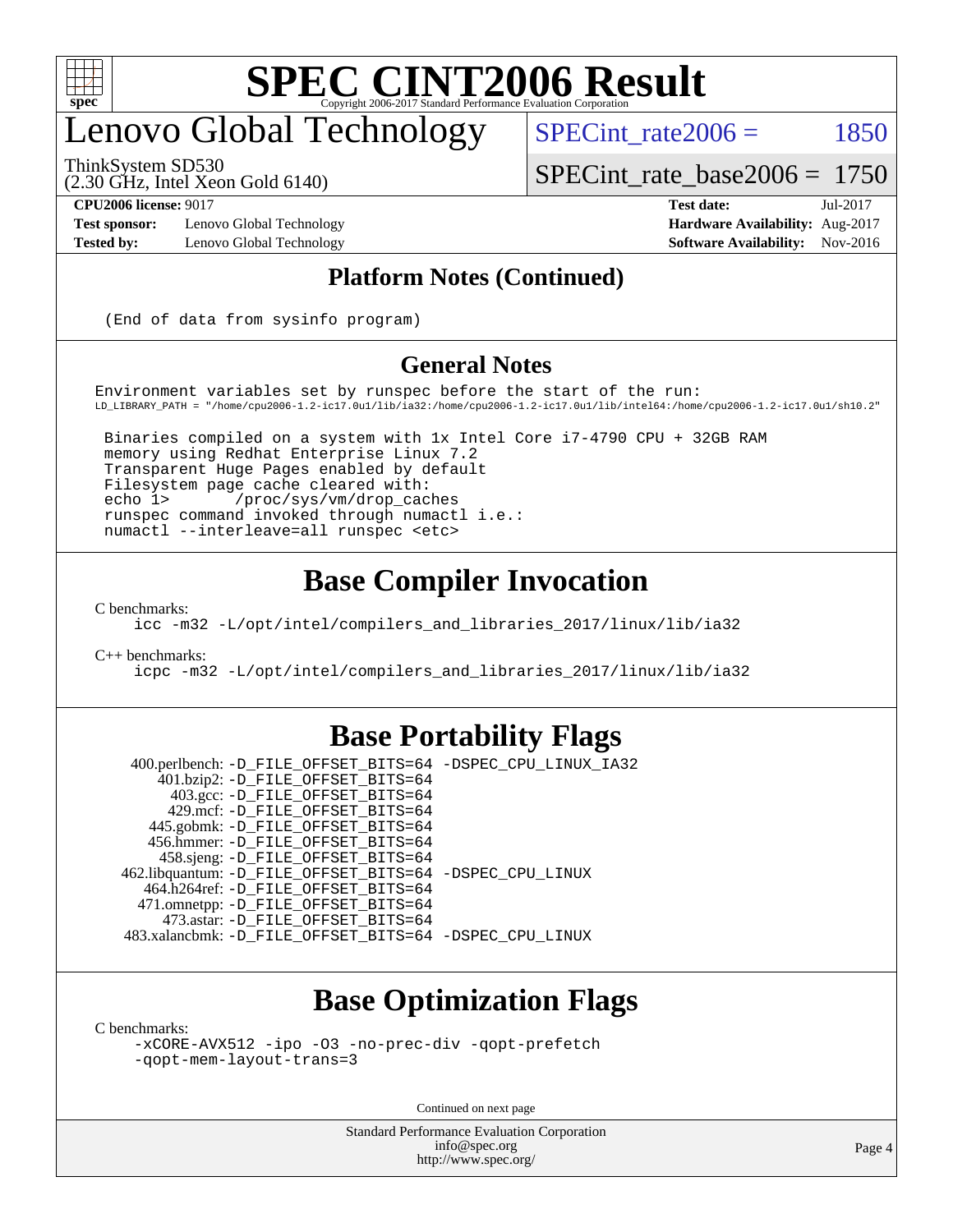

# enovo Global Technology

(2.30 GHz, Intel Xeon Gold 6140) ThinkSystem SD530

SPECint rate $2006 = 1850$ 

[SPECint\\_rate\\_base2006 =](http://www.spec.org/auto/cpu2006/Docs/result-fields.html#SPECintratebase2006) 1750

**[Test sponsor:](http://www.spec.org/auto/cpu2006/Docs/result-fields.html#Testsponsor)** Lenovo Global Technology **[Hardware Availability:](http://www.spec.org/auto/cpu2006/Docs/result-fields.html#HardwareAvailability)** Aug-2017

**[CPU2006 license:](http://www.spec.org/auto/cpu2006/Docs/result-fields.html#CPU2006license)** 9017 **[Test date:](http://www.spec.org/auto/cpu2006/Docs/result-fields.html#Testdate)** Jul-2017 **[Tested by:](http://www.spec.org/auto/cpu2006/Docs/result-fields.html#Testedby)** Lenovo Global Technology **[Software Availability:](http://www.spec.org/auto/cpu2006/Docs/result-fields.html#SoftwareAvailability)** Nov-2016

## **[Base Optimization Flags \(Continued\)](http://www.spec.org/auto/cpu2006/Docs/result-fields.html#BaseOptimizationFlags)**

[C++ benchmarks:](http://www.spec.org/auto/cpu2006/Docs/result-fields.html#CXXbenchmarks)

[-xCORE-AVX512](http://www.spec.org/cpu2006/results/res2017q4/cpu2006-20170918-49654.flags.html#user_CXXbase_f-xCORE-AVX512) [-ipo](http://www.spec.org/cpu2006/results/res2017q4/cpu2006-20170918-49654.flags.html#user_CXXbase_f-ipo) [-O3](http://www.spec.org/cpu2006/results/res2017q4/cpu2006-20170918-49654.flags.html#user_CXXbase_f-O3) [-no-prec-div](http://www.spec.org/cpu2006/results/res2017q4/cpu2006-20170918-49654.flags.html#user_CXXbase_f-no-prec-div) [-qopt-prefetch](http://www.spec.org/cpu2006/results/res2017q4/cpu2006-20170918-49654.flags.html#user_CXXbase_f-qopt-prefetch) [-qopt-mem-layout-trans=3](http://www.spec.org/cpu2006/results/res2017q4/cpu2006-20170918-49654.flags.html#user_CXXbase_f-qopt-mem-layout-trans_170f5be61cd2cedc9b54468c59262d5d) [-Wl,-z,muldefs](http://www.spec.org/cpu2006/results/res2017q4/cpu2006-20170918-49654.flags.html#user_CXXbase_link_force_multiple1_74079c344b956b9658436fd1b6dd3a8a) [-L/sh10.2 -lsmartheap](http://www.spec.org/cpu2006/results/res2017q4/cpu2006-20170918-49654.flags.html#user_CXXbase_SmartHeap_b831f2d313e2fffa6dfe3f00ffc1f1c0)

### **[Base Other Flags](http://www.spec.org/auto/cpu2006/Docs/result-fields.html#BaseOtherFlags)**

[C benchmarks](http://www.spec.org/auto/cpu2006/Docs/result-fields.html#Cbenchmarks):

403.gcc: [-Dalloca=\\_alloca](http://www.spec.org/cpu2006/results/res2017q4/cpu2006-20170918-49654.flags.html#b403.gcc_baseEXTRA_CFLAGS_Dalloca_be3056838c12de2578596ca5467af7f3)

### **[Peak Compiler Invocation](http://www.spec.org/auto/cpu2006/Docs/result-fields.html#PeakCompilerInvocation)**

[C benchmarks \(except as noted below\)](http://www.spec.org/auto/cpu2006/Docs/result-fields.html#Cbenchmarksexceptasnotedbelow):

[icc -m32 -L/opt/intel/compilers\\_and\\_libraries\\_2017/linux/lib/ia32](http://www.spec.org/cpu2006/results/res2017q4/cpu2006-20170918-49654.flags.html#user_CCpeak_intel_icc_c29f3ff5a7ed067b11e4ec10a03f03ae)

400.perlbench: [icc -m64](http://www.spec.org/cpu2006/results/res2017q4/cpu2006-20170918-49654.flags.html#user_peakCCLD400_perlbench_intel_icc_64bit_bda6cc9af1fdbb0edc3795bac97ada53)

401.bzip2: [icc -m64](http://www.spec.org/cpu2006/results/res2017q4/cpu2006-20170918-49654.flags.html#user_peakCCLD401_bzip2_intel_icc_64bit_bda6cc9af1fdbb0edc3795bac97ada53)

456.hmmer: [icc -m64](http://www.spec.org/cpu2006/results/res2017q4/cpu2006-20170918-49654.flags.html#user_peakCCLD456_hmmer_intel_icc_64bit_bda6cc9af1fdbb0edc3795bac97ada53)

458.sjeng: [icc -m64](http://www.spec.org/cpu2006/results/res2017q4/cpu2006-20170918-49654.flags.html#user_peakCCLD458_sjeng_intel_icc_64bit_bda6cc9af1fdbb0edc3795bac97ada53)

#### [C++ benchmarks:](http://www.spec.org/auto/cpu2006/Docs/result-fields.html#CXXbenchmarks)

[icpc -m32 -L/opt/intel/compilers\\_and\\_libraries\\_2017/linux/lib/ia32](http://www.spec.org/cpu2006/results/res2017q4/cpu2006-20170918-49654.flags.html#user_CXXpeak_intel_icpc_8c35c7808b62dab9ae41a1aa06361b6b)

#### **[Peak Portability Flags](http://www.spec.org/auto/cpu2006/Docs/result-fields.html#PeakPortabilityFlags)**

 400.perlbench: [-DSPEC\\_CPU\\_LP64](http://www.spec.org/cpu2006/results/res2017q4/cpu2006-20170918-49654.flags.html#b400.perlbench_peakCPORTABILITY_DSPEC_CPU_LP64) [-DSPEC\\_CPU\\_LINUX\\_X64](http://www.spec.org/cpu2006/results/res2017q4/cpu2006-20170918-49654.flags.html#b400.perlbench_peakCPORTABILITY_DSPEC_CPU_LINUX_X64) 401.bzip2: [-DSPEC\\_CPU\\_LP64](http://www.spec.org/cpu2006/results/res2017q4/cpu2006-20170918-49654.flags.html#suite_peakCPORTABILITY401_bzip2_DSPEC_CPU_LP64) 403.gcc: [-D\\_FILE\\_OFFSET\\_BITS=64](http://www.spec.org/cpu2006/results/res2017q4/cpu2006-20170918-49654.flags.html#user_peakPORTABILITY403_gcc_file_offset_bits_64_438cf9856305ebd76870a2c6dc2689ab) 429.mcf: [-D\\_FILE\\_OFFSET\\_BITS=64](http://www.spec.org/cpu2006/results/res2017q4/cpu2006-20170918-49654.flags.html#user_peakPORTABILITY429_mcf_file_offset_bits_64_438cf9856305ebd76870a2c6dc2689ab) 445.gobmk: [-D\\_FILE\\_OFFSET\\_BITS=64](http://www.spec.org/cpu2006/results/res2017q4/cpu2006-20170918-49654.flags.html#user_peakPORTABILITY445_gobmk_file_offset_bits_64_438cf9856305ebd76870a2c6dc2689ab) 456.hmmer: [-DSPEC\\_CPU\\_LP64](http://www.spec.org/cpu2006/results/res2017q4/cpu2006-20170918-49654.flags.html#suite_peakCPORTABILITY456_hmmer_DSPEC_CPU_LP64) 458.sjeng: [-DSPEC\\_CPU\\_LP64](http://www.spec.org/cpu2006/results/res2017q4/cpu2006-20170918-49654.flags.html#suite_peakCPORTABILITY458_sjeng_DSPEC_CPU_LP64) 462.libquantum: [-D\\_FILE\\_OFFSET\\_BITS=64](http://www.spec.org/cpu2006/results/res2017q4/cpu2006-20170918-49654.flags.html#user_peakPORTABILITY462_libquantum_file_offset_bits_64_438cf9856305ebd76870a2c6dc2689ab) [-DSPEC\\_CPU\\_LINUX](http://www.spec.org/cpu2006/results/res2017q4/cpu2006-20170918-49654.flags.html#b462.libquantum_peakCPORTABILITY_DSPEC_CPU_LINUX) 464.h264ref: [-D\\_FILE\\_OFFSET\\_BITS=64](http://www.spec.org/cpu2006/results/res2017q4/cpu2006-20170918-49654.flags.html#user_peakPORTABILITY464_h264ref_file_offset_bits_64_438cf9856305ebd76870a2c6dc2689ab) 471.omnetpp: [-D\\_FILE\\_OFFSET\\_BITS=64](http://www.spec.org/cpu2006/results/res2017q4/cpu2006-20170918-49654.flags.html#user_peakPORTABILITY471_omnetpp_file_offset_bits_64_438cf9856305ebd76870a2c6dc2689ab) 473.astar: [-D\\_FILE\\_OFFSET\\_BITS=64](http://www.spec.org/cpu2006/results/res2017q4/cpu2006-20170918-49654.flags.html#user_peakPORTABILITY473_astar_file_offset_bits_64_438cf9856305ebd76870a2c6dc2689ab) 483.xalancbmk: [-D\\_FILE\\_OFFSET\\_BITS=64](http://www.spec.org/cpu2006/results/res2017q4/cpu2006-20170918-49654.flags.html#user_peakPORTABILITY483_xalancbmk_file_offset_bits_64_438cf9856305ebd76870a2c6dc2689ab) [-DSPEC\\_CPU\\_LINUX](http://www.spec.org/cpu2006/results/res2017q4/cpu2006-20170918-49654.flags.html#b483.xalancbmk_peakCXXPORTABILITY_DSPEC_CPU_LINUX)

> Standard Performance Evaluation Corporation [info@spec.org](mailto:info@spec.org) <http://www.spec.org/>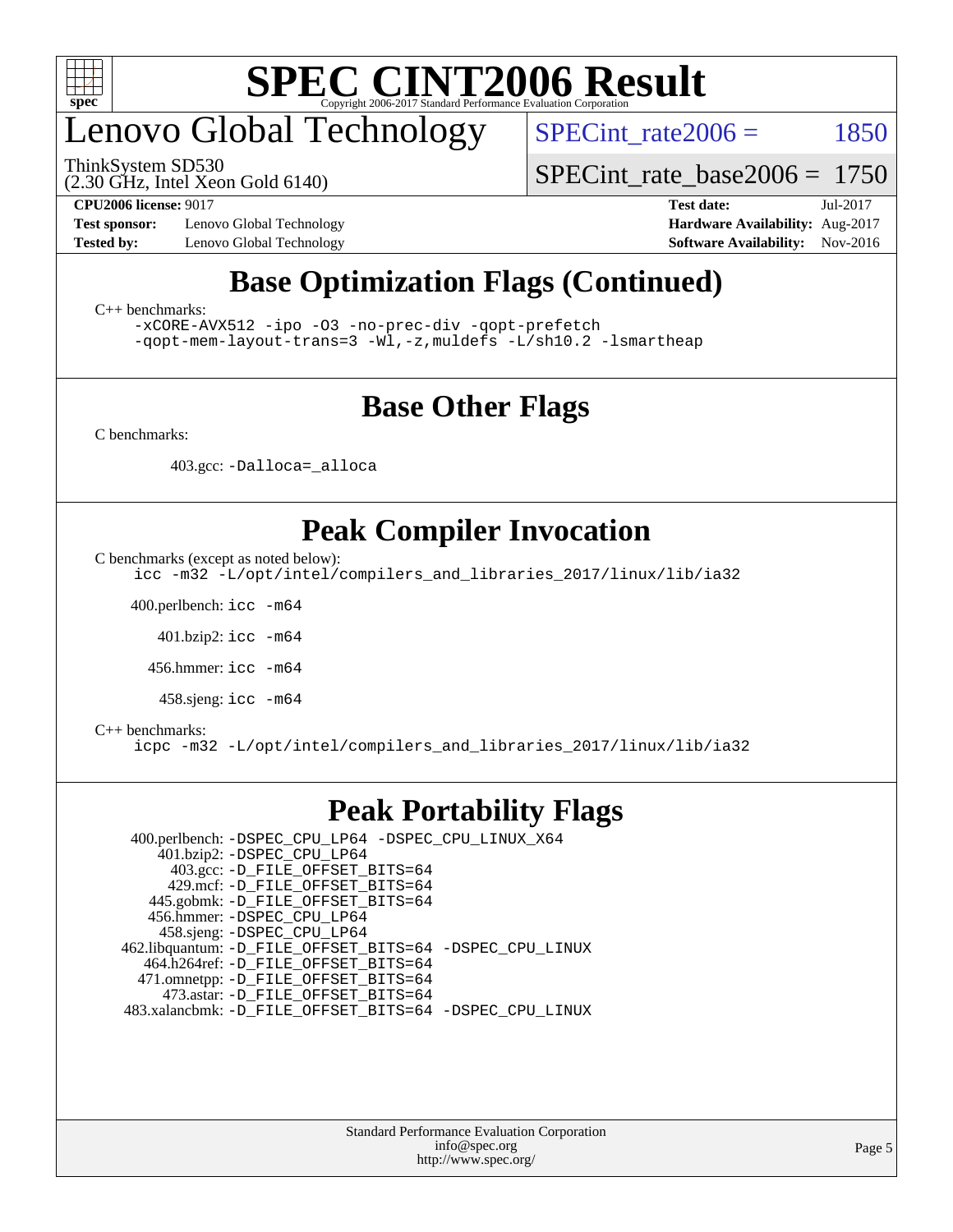

# enovo Global Technology

SPECint rate $2006 = 1850$ 

(2.30 GHz, Intel Xeon Gold 6140) ThinkSystem SD530

[SPECint\\_rate\\_base2006 =](http://www.spec.org/auto/cpu2006/Docs/result-fields.html#SPECintratebase2006) 1750

**[Test sponsor:](http://www.spec.org/auto/cpu2006/Docs/result-fields.html#Testsponsor)** Lenovo Global Technology **[Hardware Availability:](http://www.spec.org/auto/cpu2006/Docs/result-fields.html#HardwareAvailability)** Aug-2017 **[Tested by:](http://www.spec.org/auto/cpu2006/Docs/result-fields.html#Testedby)** Lenovo Global Technology **[Software Availability:](http://www.spec.org/auto/cpu2006/Docs/result-fields.html#SoftwareAvailability)** Nov-2016

**[CPU2006 license:](http://www.spec.org/auto/cpu2006/Docs/result-fields.html#CPU2006license)** 9017 **[Test date:](http://www.spec.org/auto/cpu2006/Docs/result-fields.html#Testdate)** Jul-2017

### **[Peak Optimization Flags](http://www.spec.org/auto/cpu2006/Docs/result-fields.html#PeakOptimizationFlags)**

#### [C benchmarks](http://www.spec.org/auto/cpu2006/Docs/result-fields.html#Cbenchmarks):

 400.perlbench: [-prof-gen](http://www.spec.org/cpu2006/results/res2017q4/cpu2006-20170918-49654.flags.html#user_peakPASS1_CFLAGSPASS1_LDCFLAGS400_perlbench_prof_gen_e43856698f6ca7b7e442dfd80e94a8fc)(pass 1) [-prof-use](http://www.spec.org/cpu2006/results/res2017q4/cpu2006-20170918-49654.flags.html#user_peakPASS2_CFLAGSPASS2_LDCFLAGS400_perlbench_prof_use_bccf7792157ff70d64e32fe3e1250b55)(pass 2) [-xCORE-AVX512](http://www.spec.org/cpu2006/results/res2017q4/cpu2006-20170918-49654.flags.html#user_peakPASS2_CFLAGSPASS2_LDCFLAGS400_perlbench_f-xCORE-AVX512)(pass 2)  $-par-num-threads=1(pass 1) -ipo(pass 2) -O3(pass 2)$  $-par-num-threads=1(pass 1) -ipo(pass 2) -O3(pass 2)$  $-par-num-threads=1(pass 1) -ipo(pass 2) -O3(pass 2)$  $-par-num-threads=1(pass 1) -ipo(pass 2) -O3(pass 2)$  $-par-num-threads=1(pass 1) -ipo(pass 2) -O3(pass 2)$  $-par-num-threads=1(pass 1) -ipo(pass 2) -O3(pass 2)$ [-no-prec-div](http://www.spec.org/cpu2006/results/res2017q4/cpu2006-20170918-49654.flags.html#user_peakPASS2_CFLAGSPASS2_LDCFLAGS400_perlbench_f-no-prec-div)(pass 2) [-auto-ilp32](http://www.spec.org/cpu2006/results/res2017q4/cpu2006-20170918-49654.flags.html#user_peakCOPTIMIZE400_perlbench_f-auto-ilp32) [-qopt-mem-layout-trans=3](http://www.spec.org/cpu2006/results/res2017q4/cpu2006-20170918-49654.flags.html#user_peakCOPTIMIZE400_perlbench_f-qopt-mem-layout-trans_170f5be61cd2cedc9b54468c59262d5d) 401.bzip2: [-prof-gen](http://www.spec.org/cpu2006/results/res2017q4/cpu2006-20170918-49654.flags.html#user_peakPASS1_CFLAGSPASS1_LDCFLAGS401_bzip2_prof_gen_e43856698f6ca7b7e442dfd80e94a8fc)(pass 1) [-prof-use](http://www.spec.org/cpu2006/results/res2017q4/cpu2006-20170918-49654.flags.html#user_peakPASS2_CFLAGSPASS2_LDCFLAGS401_bzip2_prof_use_bccf7792157ff70d64e32fe3e1250b55)(pass 2) [-xCORE-AVX512](http://www.spec.org/cpu2006/results/res2017q4/cpu2006-20170918-49654.flags.html#user_peakPASS2_CFLAGSPASS2_LDCFLAGS401_bzip2_f-xCORE-AVX512)(pass 2) [-par-num-threads=1](http://www.spec.org/cpu2006/results/res2017q4/cpu2006-20170918-49654.flags.html#user_peakPASS1_CFLAGSPASS1_LDCFLAGS401_bzip2_par_num_threads_786a6ff141b4e9e90432e998842df6c2)(pass 1) [-ipo](http://www.spec.org/cpu2006/results/res2017q4/cpu2006-20170918-49654.flags.html#user_peakPASS2_CFLAGSPASS2_LDCFLAGS401_bzip2_f-ipo)(pass 2) [-O3](http://www.spec.org/cpu2006/results/res2017q4/cpu2006-20170918-49654.flags.html#user_peakPASS2_CFLAGSPASS2_LDCFLAGS401_bzip2_f-O3)(pass 2) [-no-prec-div](http://www.spec.org/cpu2006/results/res2017q4/cpu2006-20170918-49654.flags.html#user_peakPASS2_CFLAGSPASS2_LDCFLAGS401_bzip2_f-no-prec-div)(pass 2) [-qopt-prefetch](http://www.spec.org/cpu2006/results/res2017q4/cpu2006-20170918-49654.flags.html#user_peakCOPTIMIZE401_bzip2_f-qopt-prefetch) [-auto-ilp32](http://www.spec.org/cpu2006/results/res2017q4/cpu2006-20170918-49654.flags.html#user_peakCOPTIMIZE401_bzip2_f-auto-ilp32) [-qopt-mem-layout-trans=3](http://www.spec.org/cpu2006/results/res2017q4/cpu2006-20170918-49654.flags.html#user_peakCOPTIMIZE401_bzip2_f-qopt-mem-layout-trans_170f5be61cd2cedc9b54468c59262d5d) 403.gcc: [-xCORE-AVX512](http://www.spec.org/cpu2006/results/res2017q4/cpu2006-20170918-49654.flags.html#user_peakOPTIMIZE403_gcc_f-xCORE-AVX512) [-ipo](http://www.spec.org/cpu2006/results/res2017q4/cpu2006-20170918-49654.flags.html#user_peakOPTIMIZE403_gcc_f-ipo) [-O3](http://www.spec.org/cpu2006/results/res2017q4/cpu2006-20170918-49654.flags.html#user_peakOPTIMIZE403_gcc_f-O3) [-no-prec-div](http://www.spec.org/cpu2006/results/res2017q4/cpu2006-20170918-49654.flags.html#user_peakOPTIMIZE403_gcc_f-no-prec-div) [-qopt-mem-layout-trans=3](http://www.spec.org/cpu2006/results/res2017q4/cpu2006-20170918-49654.flags.html#user_peakCOPTIMIZE403_gcc_f-qopt-mem-layout-trans_170f5be61cd2cedc9b54468c59262d5d)  $429$ .mcf: basepeak = yes 445.gobmk: [-prof-gen](http://www.spec.org/cpu2006/results/res2017q4/cpu2006-20170918-49654.flags.html#user_peakPASS1_CFLAGSPASS1_LDCFLAGS445_gobmk_prof_gen_e43856698f6ca7b7e442dfd80e94a8fc)(pass 1) [-prof-use](http://www.spec.org/cpu2006/results/res2017q4/cpu2006-20170918-49654.flags.html#user_peakPASS2_CFLAGSPASS2_LDCFLAGSPASS2_LDFLAGS445_gobmk_prof_use_bccf7792157ff70d64e32fe3e1250b55)(pass 2) [-xCORE-AVX512](http://www.spec.org/cpu2006/results/res2017q4/cpu2006-20170918-49654.flags.html#user_peakPASS2_CFLAGSPASS2_LDCFLAGSPASS2_LDFLAGS445_gobmk_f-xCORE-AVX512)(pass 2) [-par-num-threads=1](http://www.spec.org/cpu2006/results/res2017q4/cpu2006-20170918-49654.flags.html#user_peakPASS1_CFLAGSPASS1_LDCFLAGS445_gobmk_par_num_threads_786a6ff141b4e9e90432e998842df6c2)(pass 1) [-ipo](http://www.spec.org/cpu2006/results/res2017q4/cpu2006-20170918-49654.flags.html#user_peakPASS2_LDCFLAGS445_gobmk_f-ipo)(pass 2) [-O3](http://www.spec.org/cpu2006/results/res2017q4/cpu2006-20170918-49654.flags.html#user_peakPASS2_LDCFLAGS445_gobmk_f-O3)(pass 2) [-no-prec-div](http://www.spec.org/cpu2006/results/res2017q4/cpu2006-20170918-49654.flags.html#user_peakPASS2_LDCFLAGS445_gobmk_f-no-prec-div)(pass 2) [-qopt-mem-layout-trans=3](http://www.spec.org/cpu2006/results/res2017q4/cpu2006-20170918-49654.flags.html#user_peakCOPTIMIZE445_gobmk_f-qopt-mem-layout-trans_170f5be61cd2cedc9b54468c59262d5d) 456.hmmer: [-xCORE-AVX512](http://www.spec.org/cpu2006/results/res2017q4/cpu2006-20170918-49654.flags.html#user_peakOPTIMIZE456_hmmer_f-xCORE-AVX512) [-ipo](http://www.spec.org/cpu2006/results/res2017q4/cpu2006-20170918-49654.flags.html#user_peakOPTIMIZE456_hmmer_f-ipo) [-O3](http://www.spec.org/cpu2006/results/res2017q4/cpu2006-20170918-49654.flags.html#user_peakOPTIMIZE456_hmmer_f-O3) [-no-prec-div](http://www.spec.org/cpu2006/results/res2017q4/cpu2006-20170918-49654.flags.html#user_peakOPTIMIZE456_hmmer_f-no-prec-div) [-unroll2](http://www.spec.org/cpu2006/results/res2017q4/cpu2006-20170918-49654.flags.html#user_peakCOPTIMIZE456_hmmer_f-unroll_784dae83bebfb236979b41d2422d7ec2) [-auto-ilp32](http://www.spec.org/cpu2006/results/res2017q4/cpu2006-20170918-49654.flags.html#user_peakCOPTIMIZE456_hmmer_f-auto-ilp32) [-qopt-mem-layout-trans=3](http://www.spec.org/cpu2006/results/res2017q4/cpu2006-20170918-49654.flags.html#user_peakCOPTIMIZE456_hmmer_f-qopt-mem-layout-trans_170f5be61cd2cedc9b54468c59262d5d) 458.sjeng: [-prof-gen](http://www.spec.org/cpu2006/results/res2017q4/cpu2006-20170918-49654.flags.html#user_peakPASS1_CFLAGSPASS1_LDCFLAGS458_sjeng_prof_gen_e43856698f6ca7b7e442dfd80e94a8fc)(pass 1) [-prof-use](http://www.spec.org/cpu2006/results/res2017q4/cpu2006-20170918-49654.flags.html#user_peakPASS2_CFLAGSPASS2_LDCFLAGS458_sjeng_prof_use_bccf7792157ff70d64e32fe3e1250b55)(pass 2) [-xCORE-AVX512](http://www.spec.org/cpu2006/results/res2017q4/cpu2006-20170918-49654.flags.html#user_peakPASS2_CFLAGSPASS2_LDCFLAGS458_sjeng_f-xCORE-AVX512)(pass 2) [-par-num-threads=1](http://www.spec.org/cpu2006/results/res2017q4/cpu2006-20170918-49654.flags.html#user_peakPASS1_CFLAGSPASS1_LDCFLAGS458_sjeng_par_num_threads_786a6ff141b4e9e90432e998842df6c2)(pass 1) [-ipo](http://www.spec.org/cpu2006/results/res2017q4/cpu2006-20170918-49654.flags.html#user_peakPASS2_CFLAGSPASS2_LDCFLAGS458_sjeng_f-ipo)(pass 2) [-O3](http://www.spec.org/cpu2006/results/res2017q4/cpu2006-20170918-49654.flags.html#user_peakPASS2_CFLAGSPASS2_LDCFLAGS458_sjeng_f-O3)(pass 2) [-no-prec-div](http://www.spec.org/cpu2006/results/res2017q4/cpu2006-20170918-49654.flags.html#user_peakPASS2_CFLAGSPASS2_LDCFLAGS458_sjeng_f-no-prec-div)(pass 2) [-unroll4](http://www.spec.org/cpu2006/results/res2017q4/cpu2006-20170918-49654.flags.html#user_peakCOPTIMIZE458_sjeng_f-unroll_4e5e4ed65b7fd20bdcd365bec371b81f) [-auto-ilp32](http://www.spec.org/cpu2006/results/res2017q4/cpu2006-20170918-49654.flags.html#user_peakCOPTIMIZE458_sjeng_f-auto-ilp32) [-qopt-mem-layout-trans=3](http://www.spec.org/cpu2006/results/res2017q4/cpu2006-20170918-49654.flags.html#user_peakCOPTIMIZE458_sjeng_f-qopt-mem-layout-trans_170f5be61cd2cedc9b54468c59262d5d)  $462$ .libquantum: basepeak = yes 464.h264ref: [-prof-gen](http://www.spec.org/cpu2006/results/res2017q4/cpu2006-20170918-49654.flags.html#user_peakPASS1_CFLAGSPASS1_LDCFLAGS464_h264ref_prof_gen_e43856698f6ca7b7e442dfd80e94a8fc)(pass 1) [-prof-use](http://www.spec.org/cpu2006/results/res2017q4/cpu2006-20170918-49654.flags.html#user_peakPASS2_CFLAGSPASS2_LDCFLAGS464_h264ref_prof_use_bccf7792157ff70d64e32fe3e1250b55)(pass 2) [-xCORE-AVX512](http://www.spec.org/cpu2006/results/res2017q4/cpu2006-20170918-49654.flags.html#user_peakPASS2_CFLAGSPASS2_LDCFLAGS464_h264ref_f-xCORE-AVX512)(pass 2) [-par-num-threads=1](http://www.spec.org/cpu2006/results/res2017q4/cpu2006-20170918-49654.flags.html#user_peakPASS1_CFLAGSPASS1_LDCFLAGS464_h264ref_par_num_threads_786a6ff141b4e9e90432e998842df6c2)(pass 1) [-ipo](http://www.spec.org/cpu2006/results/res2017q4/cpu2006-20170918-49654.flags.html#user_peakPASS2_CFLAGSPASS2_LDCFLAGS464_h264ref_f-ipo)(pass 2) [-O3](http://www.spec.org/cpu2006/results/res2017q4/cpu2006-20170918-49654.flags.html#user_peakPASS2_CFLAGSPASS2_LDCFLAGS464_h264ref_f-O3)(pass 2) [-no-prec-div](http://www.spec.org/cpu2006/results/res2017q4/cpu2006-20170918-49654.flags.html#user_peakPASS2_CFLAGSPASS2_LDCFLAGS464_h264ref_f-no-prec-div)(pass 2) [-unroll2](http://www.spec.org/cpu2006/results/res2017q4/cpu2006-20170918-49654.flags.html#user_peakCOPTIMIZE464_h264ref_f-unroll_784dae83bebfb236979b41d2422d7ec2) [-qopt-mem-layout-trans=3](http://www.spec.org/cpu2006/results/res2017q4/cpu2006-20170918-49654.flags.html#user_peakCOPTIMIZE464_h264ref_f-qopt-mem-layout-trans_170f5be61cd2cedc9b54468c59262d5d) [C++ benchmarks:](http://www.spec.org/auto/cpu2006/Docs/result-fields.html#CXXbenchmarks) 471.omnetpp: [-prof-gen](http://www.spec.org/cpu2006/results/res2017q4/cpu2006-20170918-49654.flags.html#user_peakPASS1_CXXFLAGSPASS1_LDCXXFLAGS471_omnetpp_prof_gen_e43856698f6ca7b7e442dfd80e94a8fc)(pass 1) [-prof-use](http://www.spec.org/cpu2006/results/res2017q4/cpu2006-20170918-49654.flags.html#user_peakPASS2_CXXFLAGSPASS2_LDCXXFLAGS471_omnetpp_prof_use_bccf7792157ff70d64e32fe3e1250b55)(pass 2) [-xCORE-AVX512](http://www.spec.org/cpu2006/results/res2017q4/cpu2006-20170918-49654.flags.html#user_peakPASS2_CXXFLAGSPASS2_LDCXXFLAGS471_omnetpp_f-xCORE-AVX512)(pass 2) [-par-num-threads=1](http://www.spec.org/cpu2006/results/res2017q4/cpu2006-20170918-49654.flags.html#user_peakPASS1_CXXFLAGSPASS1_LDCXXFLAGS471_omnetpp_par_num_threads_786a6ff141b4e9e90432e998842df6c2)(pass 1) [-ipo](http://www.spec.org/cpu2006/results/res2017q4/cpu2006-20170918-49654.flags.html#user_peakPASS2_CXXFLAGSPASS2_LDCXXFLAGS471_omnetpp_f-ipo)(pass 2) [-O3](http://www.spec.org/cpu2006/results/res2017q4/cpu2006-20170918-49654.flags.html#user_peakPASS2_CXXFLAGSPASS2_LDCXXFLAGS471_omnetpp_f-O3)(pass 2) [-no-prec-div](http://www.spec.org/cpu2006/results/res2017q4/cpu2006-20170918-49654.flags.html#user_peakPASS2_CXXFLAGSPASS2_LDCXXFLAGS471_omnetpp_f-no-prec-div)(pass 2) [-qopt-ra-region-strategy=block](http://www.spec.org/cpu2006/results/res2017q4/cpu2006-20170918-49654.flags.html#user_peakCXXOPTIMIZE471_omnetpp_f-qopt-ra-region-strategy_430aa8f7c220cbde92ae827fa8d9be32)  [-qopt-mem-layout-trans=3](http://www.spec.org/cpu2006/results/res2017q4/cpu2006-20170918-49654.flags.html#user_peakCXXOPTIMIZE471_omnetpp_f-qopt-mem-layout-trans_170f5be61cd2cedc9b54468c59262d5d) [-Wl,-z,muldefs](http://www.spec.org/cpu2006/results/res2017q4/cpu2006-20170918-49654.flags.html#user_peakEXTRA_LDFLAGS471_omnetpp_link_force_multiple1_74079c344b956b9658436fd1b6dd3a8a) [-L/sh10.2 -lsmartheap](http://www.spec.org/cpu2006/results/res2017q4/cpu2006-20170918-49654.flags.html#user_peakEXTRA_LIBS471_omnetpp_SmartHeap_b831f2d313e2fffa6dfe3f00ffc1f1c0) 473.astar: basepeak = yes  $483.xalanchmk: basepeak = yes$